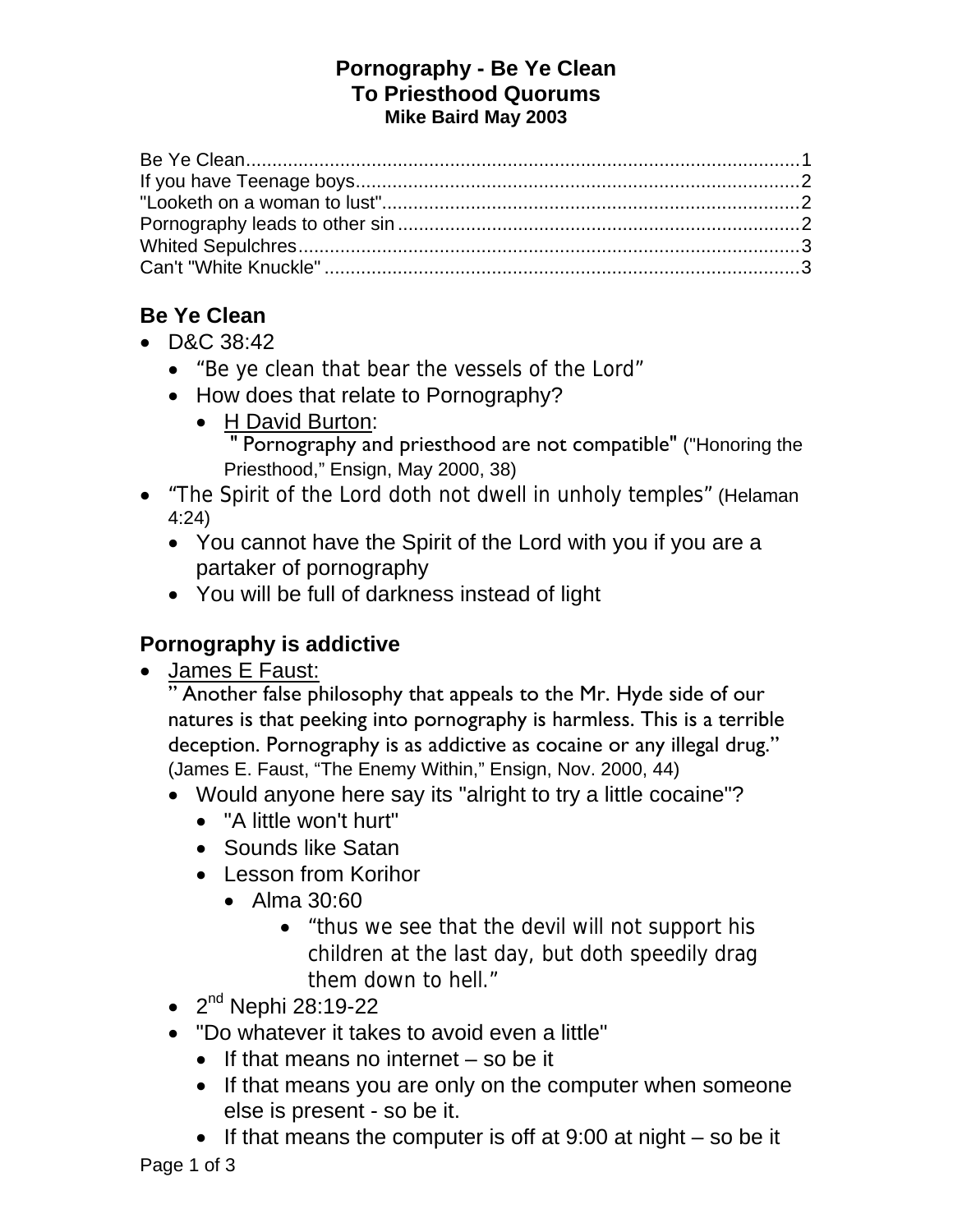- If that means turning off the  $TV$  so be it.
- $\bullet$  If that means not going to movies so be it.
- Is it worth your soul?
- "Run away, don't hesitate"
- "Fill your mind with something else"

### **If you have Teenage boys**

- 2 Nephi 28:21
	- "Carnal Security"
- Don' assume it is not a problem
	- Ask "Have you ever?"
- We hear it every conference
- We talk about it periodically in our quorums etc.
- We are talking to your youth every interview
- Part of raising the bar is you need to be actively, as appropriate per their age discussing this.
- Would you not discuss with them about drugs?

### **"Looketh on a woman to lust"**

- Matthew 5:27-28
	- "whosoever looketh on a woman to lust after her hath committed adultery with her already in his heart"
- D&C 42:23
	- "he that looketh upon a woman to lust after her shall deny the faith"
- Once you begin to indulge in pornography you begin to "look upon" a woman to lust"

#### **Pornography leads to other sin**

- $\bullet$  Satan's favorite leads to other sin
- My experience
	- Moral sins Pornography almost always involved
	- Pornography  $-$  leads to moral sins